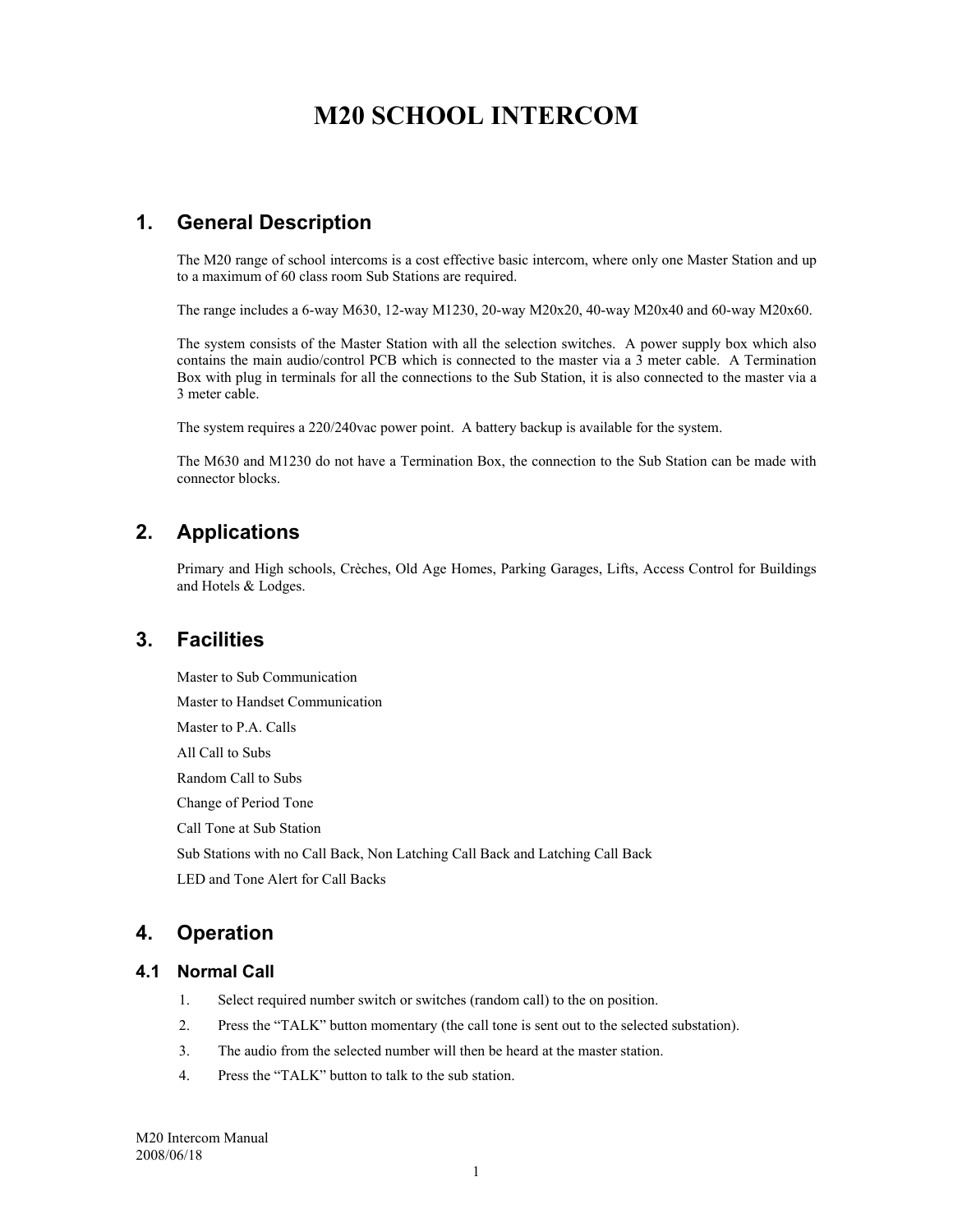- 5. Release the "TALK" button to listen to the sub station.
- 6. When the conversation is complete press the "OFF" button and switch the selected sub station's switch to the off position.

#### **4.2 All Call**

1. Press the "ALL CALL" button in until the announcement is complete then release. The system will switch off automatically.

#### **4.3 Callback**

- 1. If the callback button on the substation is pressed the corresponding LED on the master station will light and the buzzer will sound, this will only occur when the callback button is pressed. There is a twenty second delay after a call is cancelled before the buzzer will sound for another callback. The LED will always come on immediately.
- 2. If a latching function is required for callback, a substation with latching callback must be used.

## **5. Installation Requirements**

- 1. A 220v AC outlet socket is required to power the intercom.
- 2. Unplug the Mains before working on the system.
- 3. One 0,5mm twisted pair cable per Sub Station from the Termination Box must be used.
- 4. The Twisted cable must never be shorted out as this can blow the call back LED's.
- 5. The twisted pair cable is polarised and the + and cores are marked on the Termination PCB and Sub Station PCB.
- 6. The impedance of the Sub Stations must be at least 300 ohms.
- 7. Never run cables near telephone cables.
- 8. The connectors in the Termination Box are pluggable to allow for isolating individual pairs.
- 9. The Power Supply Box & Termination Box must be wall mounted and have ventilation.
- 10. Before switching on, check all cable pairs for shorts and earth faults.
- 11. Outdoor cable must be screened cables and earthed at one point.
- 12. The audio volume can be adjusted by P1 on the Audio/Control PCB in the Power Supply Box. This adjusts the volume in both ways.
- 13. The Change of Period input from the Microsound TS631 normally open relay contact connects to connector A&B on Audio/Control PCB.
- 14. Horn Speakers can be connected directly to the system to cover small areas.
- 15. To cover Play Grounds and larger areas the Microsound MBA30 Intercom Booster Amp can be connected to an intercom number, and then drive the Horn Speakers for extra power.